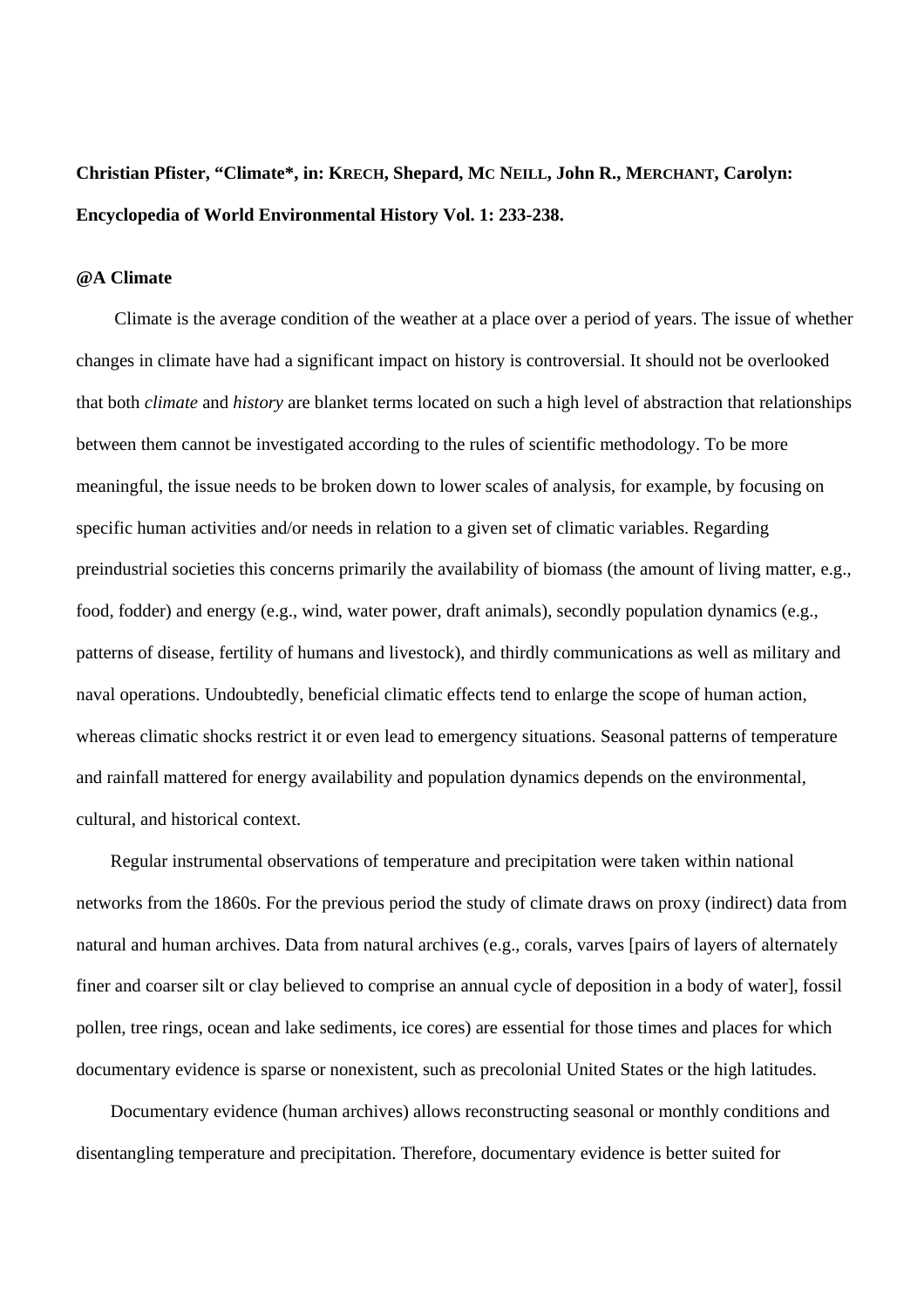investigating the human dimension of climatic change. Documentary evidence is well researched in Europe and eastern Asia. In Latin America promising research has begun. For the major oceanic areas a worldwide database of daily weather information is gathered from naval logbooks. For Africa documentary evidence is still spotty. In the Islamic world the possibly abundant documentary evidence remains to be explored.

Documentary evidence is investigated by the historical climatology branch of science, which is situated at the interface between climatology and environmental history. Historical climatology focuses on interpreting current natural disasters within a historical context, investigates the vulnerability of past economies and societies, and explores past discourses on, and social representations of, climate.

Documentary evidence is classified according to several criteria. (See table 1.)

## **Table 1.**

| <b>Perception of Weather</b> | <b>Kind of Evidence</b> |                                  |
|------------------------------|-------------------------|----------------------------------|
| and Climate                  |                         |                                  |
| Direct                       | <i><b>Observed</b></i>  | <b>Measured</b>                  |
|                              | Weather anomalies       | Barometric pressure              |
|                              | <b>Natural Hazards</b>  | Temperature                      |
|                              | Weather spells          | Precipitation                    |
|                              | Daily weather           | Water-gauge, etc.                |
|                              | Pictorial               |                                  |
| <i>Indirect (Proxy Data)</i> | Organic                 | Inorganic                        |
|                              | Phenology               | Water levels                     |
|                              | Crop yields             | Duration of snow, frost, and ice |
|                              | Time of crop harvests   |                                  |
|                              |                         | Epigraphical                     |
|                              | Cultural                | Archeological remains            |
|                              | Rogation ceremonies     |                                  |

# **Classification of Documentary Evidence**

Source: Pfister, Brázdil, & Glaser (1999).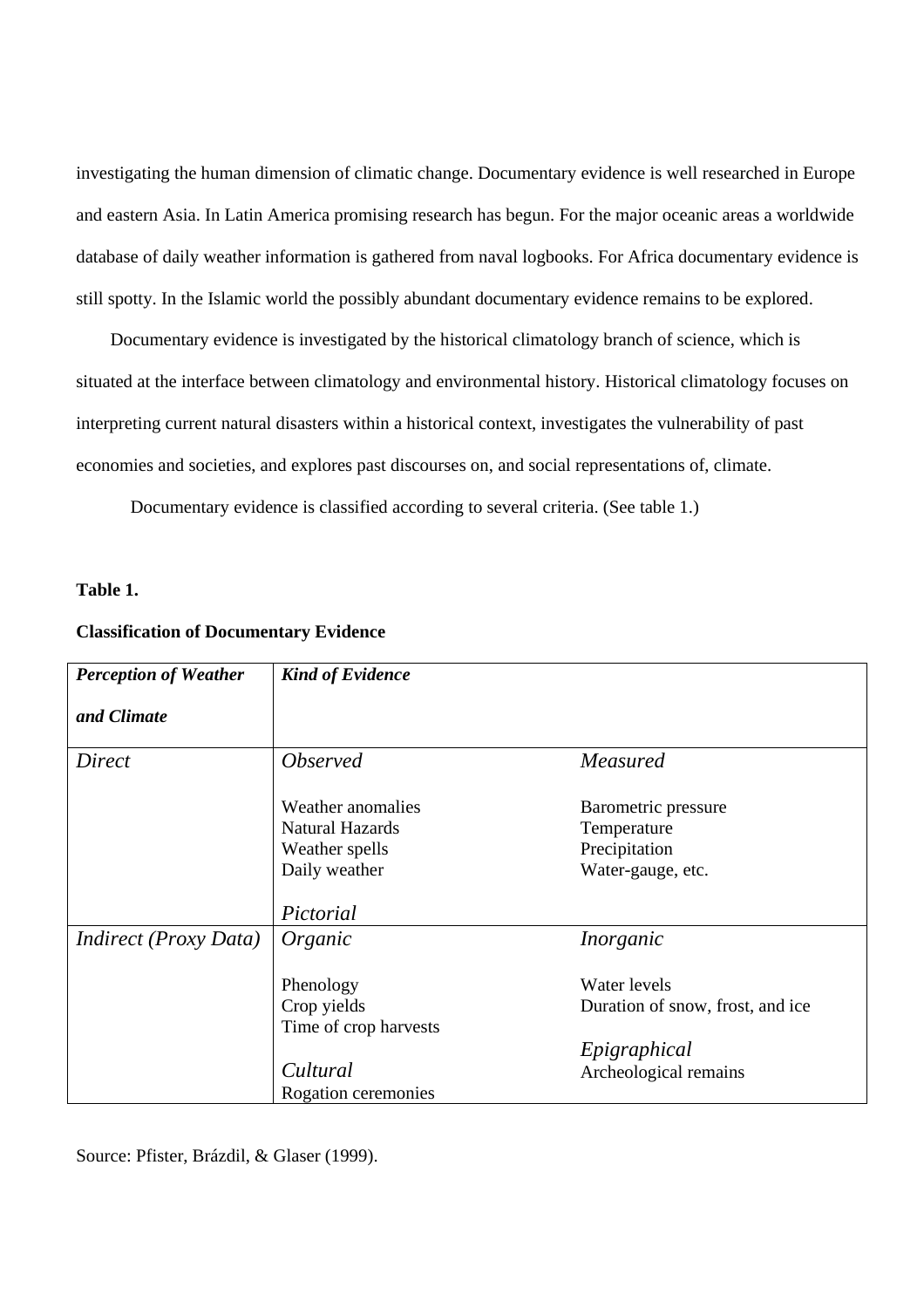Direct observations include chroniclers' narratives of weather patterns memorable to a particular region. A special focus is on rare but socioeconomically significant extreme events. In China records have been kept for more than two thousand years, in Europe for nearly one thousand years. Daily weather observations were promoted in Europe beginning in the late fifteenth century by the rise of planetary astronomy. Narrative and/or early instrumental observations were discontinuous.

In order to more objectively portray the character of extreme climatic events, chroniclers often referred to physical and biological proxy indicators, such as the duration of snow cover, the freezing and altitude of water bodies, or the development of crops. Some kinds of indirect data were the product of routine administrative processes, that is, they were recorded in an institutional framework for socioeconomic reasons. In this case they were often continuous. For example, for centuries the beginning of wine and grain harvests was regulated by many communities in order to prevent tax evasion. For another example, wages paid on Saturdays for community work (e.g., cutting ice at the mills, harvesting) in the town of Louny (northwestern Bohemia) were record regularly. These were scrupulously recorded in a book of accounts from 1450 to 1632 and can be used as proxies for temperature reconstruction. In Spain the Catholic Church organized *rogativas* (rogations), which were standardized liturgical actions meant to end climatic stress situations connected with long dry (*pro pluvia* [for rain] rogations) or wet spells (*pro serenitate* [for sun] rogations) that jeopardized crops.

Reconstructing climate from documentary evidence involves the construction of temperature and precipitation intensity indices ranging from  $-3$  (very cold or dry) to  $+3$  (very warm or wet). Series of intensity indices are included in statistical models to reconstruct monthly gridded mean air pressure at sea level and temperature for the eastern North Atlantic-European region. These spatial reconstructions of climate in terms of colored charts are made on a monthly level back to 1659 and on a seasonal level back to 1500.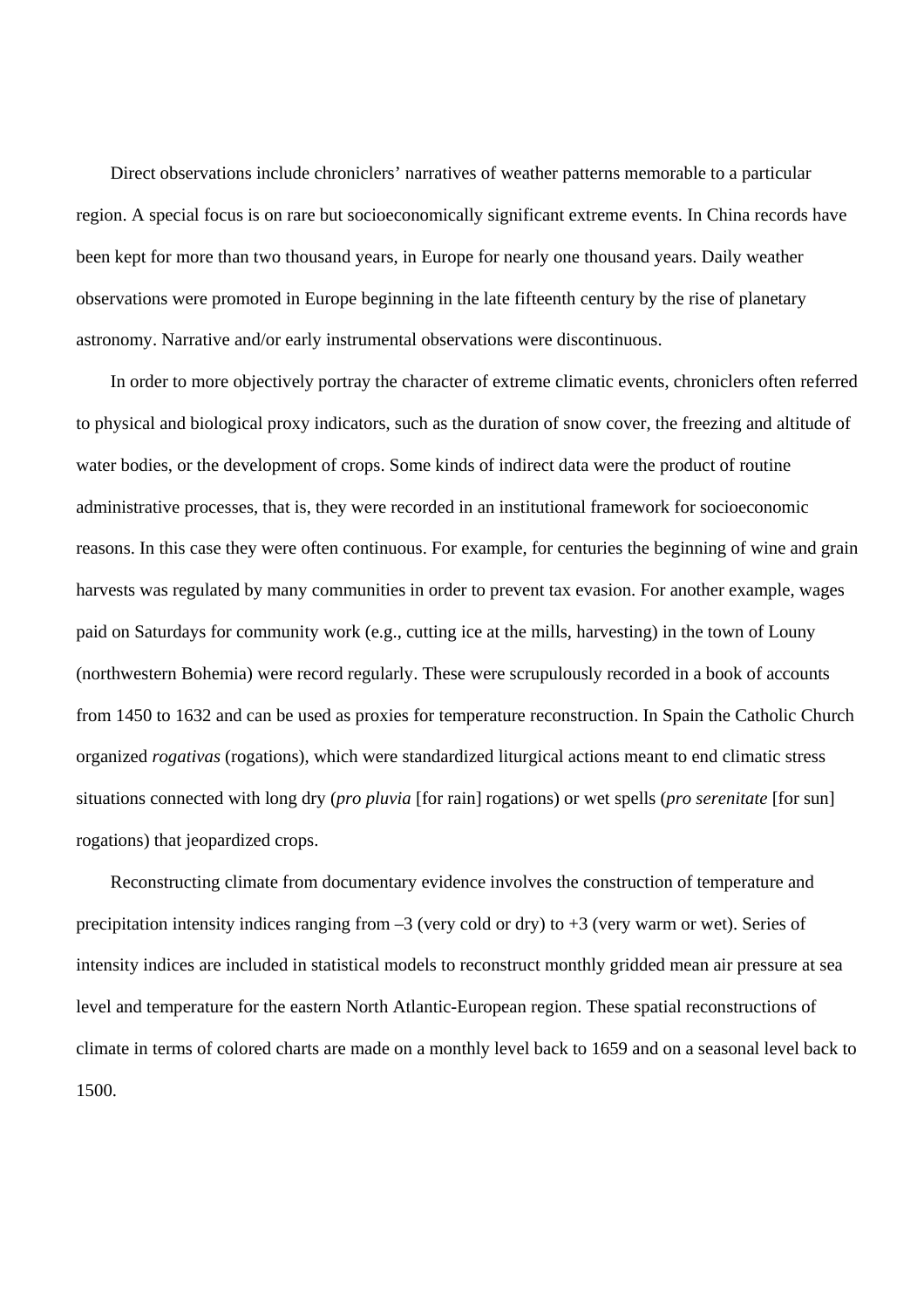#### **@H1 Climate before 1000 CE**

Climate during the last 2 million years is characterized by alternating warm and cool periods. These variations are initiated by changes in the Earth's orbital parameters. During the last ice age temperatures were generally lower and were characterized by large and irregular fluctuations. A global warming trend, starting eighteen thousand years ago, put a provisional end to full glacial climate conditions. Five thousand years later temperatures plummeted again about 3 to 4° C within a few decades. This last ice age relapse, called the "Younger Dryas," lasted about a thousand years and put an end to the last ice age. The climate of the subsequent and current postglacial period, the Holocene, has so far remained fairly stable. In Europe it is divided into century-long cold periods that alternate with warm periods. The longest and most pronounced warm period took place nine thousand to fifty-five hundred years ago. Since then a more rapid irregular alternation of warm and cold periods has been observed.

## **@H1 The Last Millennium**

The best known of these periods are the Medieval Warm Epoch (the more appropriate term *Medieval Climatic Anomaly* is suggested because it removes the emphasis on temperature as its defining characteristic) from about 900 to 1300 and a subsequent cool period lasting to the late nineteenth century that is called the "Little Ice Age" because glaciers in most regions of the globe were expanding during that time. In the Northern Hemisphere the average annual temperature during the twentieth century was the highest of the last millennium, the 1990s being the warmest decade of the millennium, partly as a consequence of the increased greenhouse effect (warming of the surface and lower atmosphere of the Earth caused by conversion of solar radiation into heat). The primary sources of interannual variability in global surface temperature patterns during past centuries are the El Niño Southern Oscillation (ENSO) in the Pacific and the North Atlantic Oscillation (NAO).

However, such generalizations mask a broad array of regional and local trends. In order to investigate human vulnerability to climatic impacts, the perspective of "ages" needs to be broken down to monthly or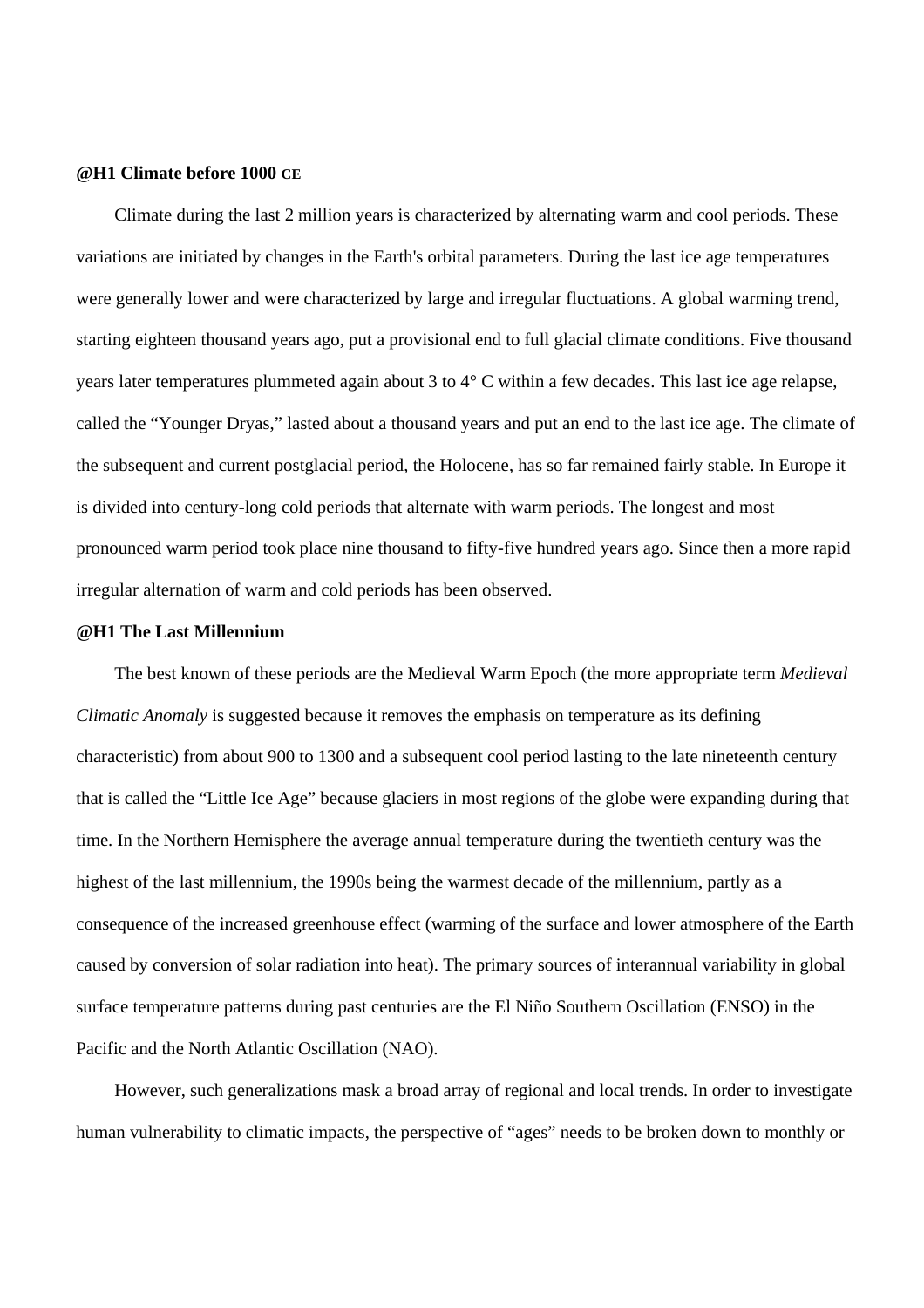seasonal temperature and precipitation patterns on the regional level. So far this time resolution is available only for Europe and China.

## **@H1 Central Europe**

After a cold relapse in the twelfth century winters were mild from 1180 to 1300. Subsequently the winter half-year was colder than today until the end of the nineteenth century. This is connected to a more frequent and sustained advection (horizontal transfer) of cold-dry continental air masses from the northeast. Icy winters were frequent during the periods of  $1306 \times N > 1328$ ,  $1430 \times N > 1490$ ,  $1565 \times N > 1615$ , 1655<N>1710, 1755<N>1860, and 1880<N>1895. From 1365 to 1400, 1520 to 1560, and 1610 to 1650 winters were somewhat warmer. Springs were particularly chilly in the 1690s and in the 1740s. Temperature and precipitation in winter increased over most of the twentieth century.

Summers do not show distinct long-term characteristics. Those during the thirteenth century were warm and dry. During the fourteenth century clusters of cool and wet summers occurred repeatedly (e.g., in the 1310s and 1340s). From 1380 to 1430 and again from 1530 to 1565 the summer half-year was as warm as during the twentieth century. During the last one-third of the sixteenth century cold spells and long rains in midsummer expanded at the expense of warm anticyclonic (relating to a system of winds that rotates about a center of high atmospheric pressure clockwise in the Northern Hemisphere and counterclockwise in the Southern Hemisphere) weather. This trend culminated in the 1590s. Summers in the early and late seventeenth century were rather cool; temperatures from 1630 to 1687 were close to the twentieth-century average. During the 1700s several warm decades (1720s, 1730s, and 1780s) stand out in England and in central Europe, whereas the first half of the nineteenth century, particularly the 1810s, was markedly cooler.

# **@H1 Russia**

Winters became severe during the final decades of the sixteenth century, particularly from 1620 to 1680, and during the first half of the nineteenth century. Summer droughts were frequent between 1201 and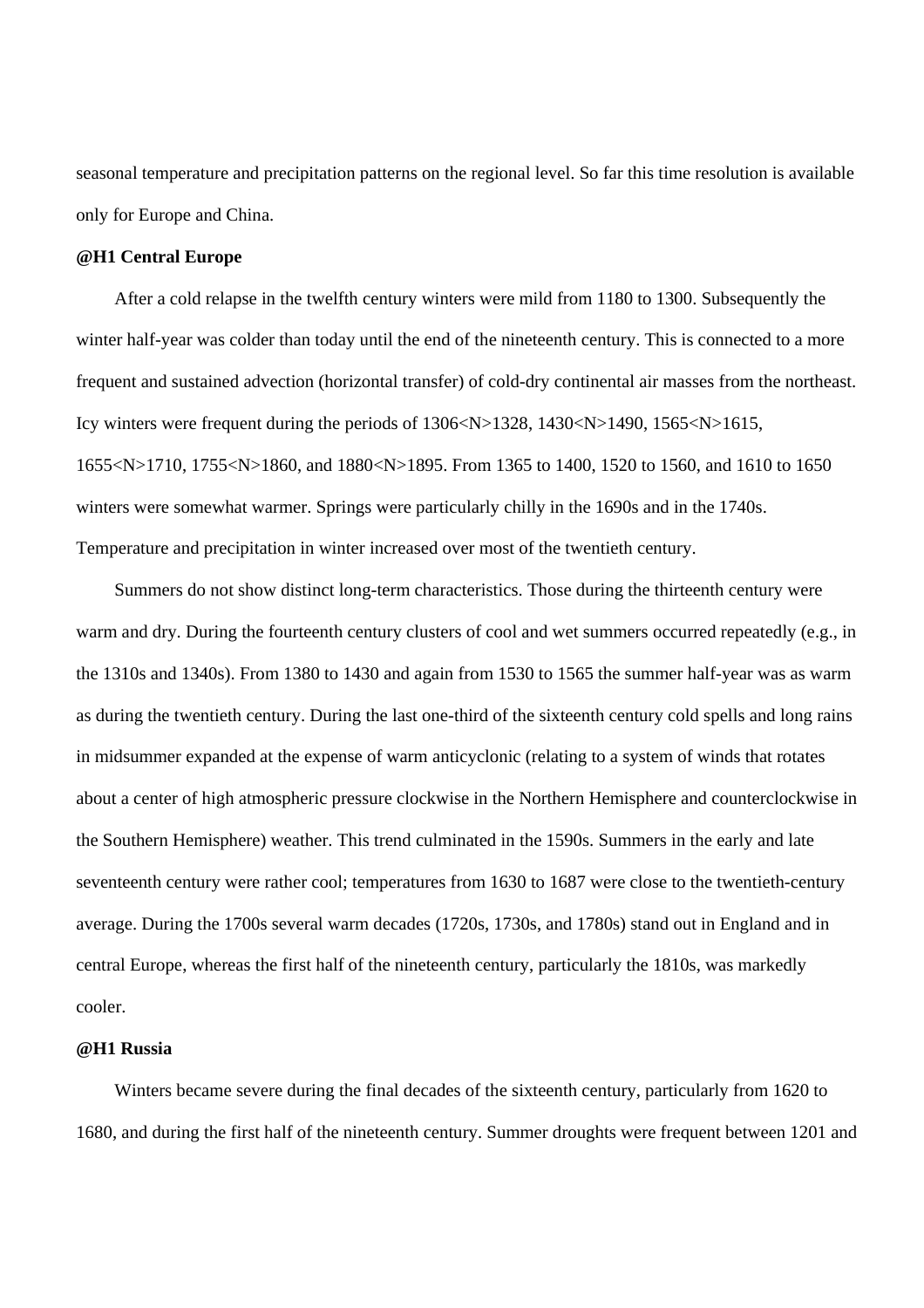1230, between 1351 and 1380, and between 1411 and 1440. Conditions were rather warm in all seasons in the first half of the sixteenth century. Subsequently, pronounced cold spells stand out from 1590 to 1620 and from 1690 to 1740. Summer droughts were frequent from 1640 to 1659 and from 1680 to 1699. The period from 1770 to 1830 was warm, and numerous droughts are reported from 1801 to 1860. Summers from 1890 to 1920 were by far the chilliest of the last five hundred years; this period also included an unusually large number of extreme dry and wet seasons.

#### **@H1 China**

In southern China the thirteenth century was the warmest of the last millennium. The Little Ice Age, the long cooling trend from the high Middle Ages until the late nineteenth century, was well documented in Europe and also evident in China. Three cold periods<M>1470<N>1520, 1620<N>1740, and 1840<N>1890<M>are identified, the 1650s being by far the coldest decade. After 1310 the temperature plummeted at a rate of .1° C per century. Temperatures during four cold periods were .6<N>.9° C lower than the modern mean: 1321<N>1350 (-.6° C), 1441<N>1470 (-.7° C), 1651<N>1680 (-1.1° C), and 1861<N>1890 (-.9° C). The 1650s were 1.1° C below the modern mean. Subsequently the winter half-year grew warmer. Climate variability increased markedly throughout the nineteenth century to a maximum in the early twentieth century. In northern China two cold periods<M>1500 to 1690 and 1800 to 1860<M>stand out over the last six centuries. Considering all seasons, the period from 1650 to 1670 was the coldest, but the summer half-year was almost equally cold from 1580 to 1600.

## **@H1 Mediterranean**

After a cold twelfth century the period from 1200 to 1400 was warm in the southwestern part of the Mediterranean basin**.** Annual precipitation in Morocco was generally lower from the sixteenth to nineteenth centuries. In Catalonia (northeastern Spain) dry spells during the winter half-year were frequent in the midsixteenth century but almost absent from 1580 to 1620. Numerous autumnal floods were reported from 1580 to 1630, from 1770 to 1800, and again from 1840 to 1870.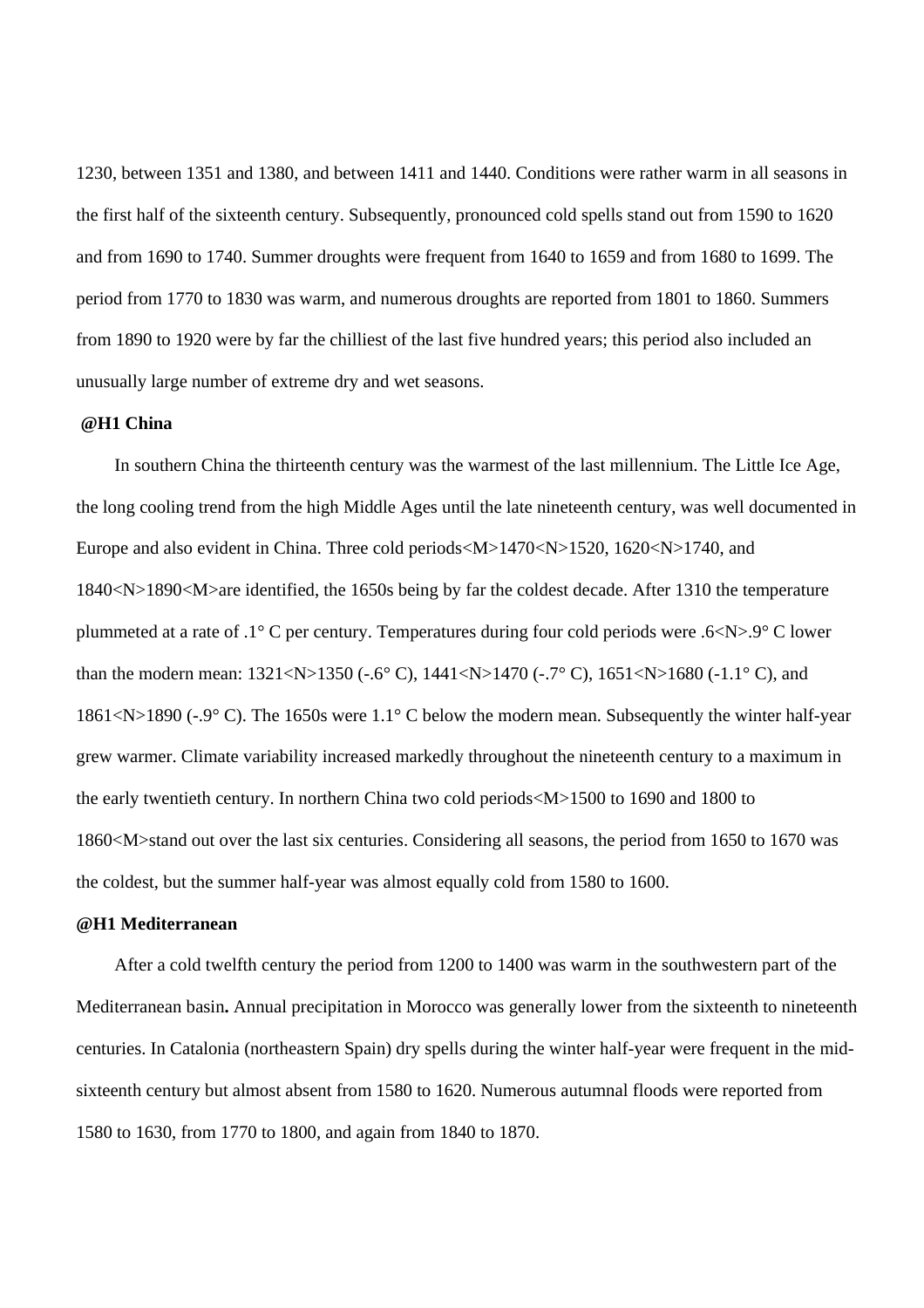#### **@H1 Africa**

In Africa the critical issue in most regions is the precipitation in the monsoon season. Annual rainfall levels mark the boundaries of vegetation zones, for example, between the Sahelian (semidesert fringe of the southern Sahara Desert) cattle zone and the savanna where rain-fed crops are grown. During wetter periods isohyets (lines on a map connecting areas of equal rainfall) advanced northward, during drier periods, they advanced southward. In western Africa a wet period stands out from 700 to 1300. It was followed by a drier period from 1300 to 1500. Between 1500 and 1700 rainfall was so plentiful that the savanna zone extended to Timbuktu (16° N latitude). Beginning in the eighteenth century the monsoon receded again. By 1850 the savanna had moved 200 to 300 kilometers southward. Arab camel nomads advanced in the wake of this shift, and black cattle raisers retreated. In the 1820s and 1830s rainfall was below average in large parts of the continent. From 1870 to 1900 rainfall increased. Lake levels and the discharge of major streams exceeded the twentieth-century average.

## **@H1 Latin America**

In Latin America there seemed to have been a trend toward greater aridity in the 1700s compared to the previous century. Dendroclimatic evidence (obtained by analyzing the rings in the cross-section of a tree trunk) for central Chile indicates higher-than-average rainfall from 1450 to 1600, whereas several severe droughts were reported over the subsequent centuries (e.g., 1637<N>1640, 1770<N>1773, 1790s, and 1810s). In the Buenos Aires region (Argentina) the 1700s were drier than the 1600s. Severe droughts occurred in the 1690s, the 1710s, the 1750s, and 1771<N>1774.

# **@H1 ENSO and the Pacific**

The El Niño Southern Oscillation (ENSO) is the result of a cyclic warming and cooling of the surface of the central and eastern Pacific Ocean that strongly affects rainfall in the areas around the Pacific and the Indian Ocean. It was defined in 1891, in northern Peru, as a combination of anomalously warm sea temperature, stronger-than-usual southward coastal current, and high rainfall in the Sechura Desert.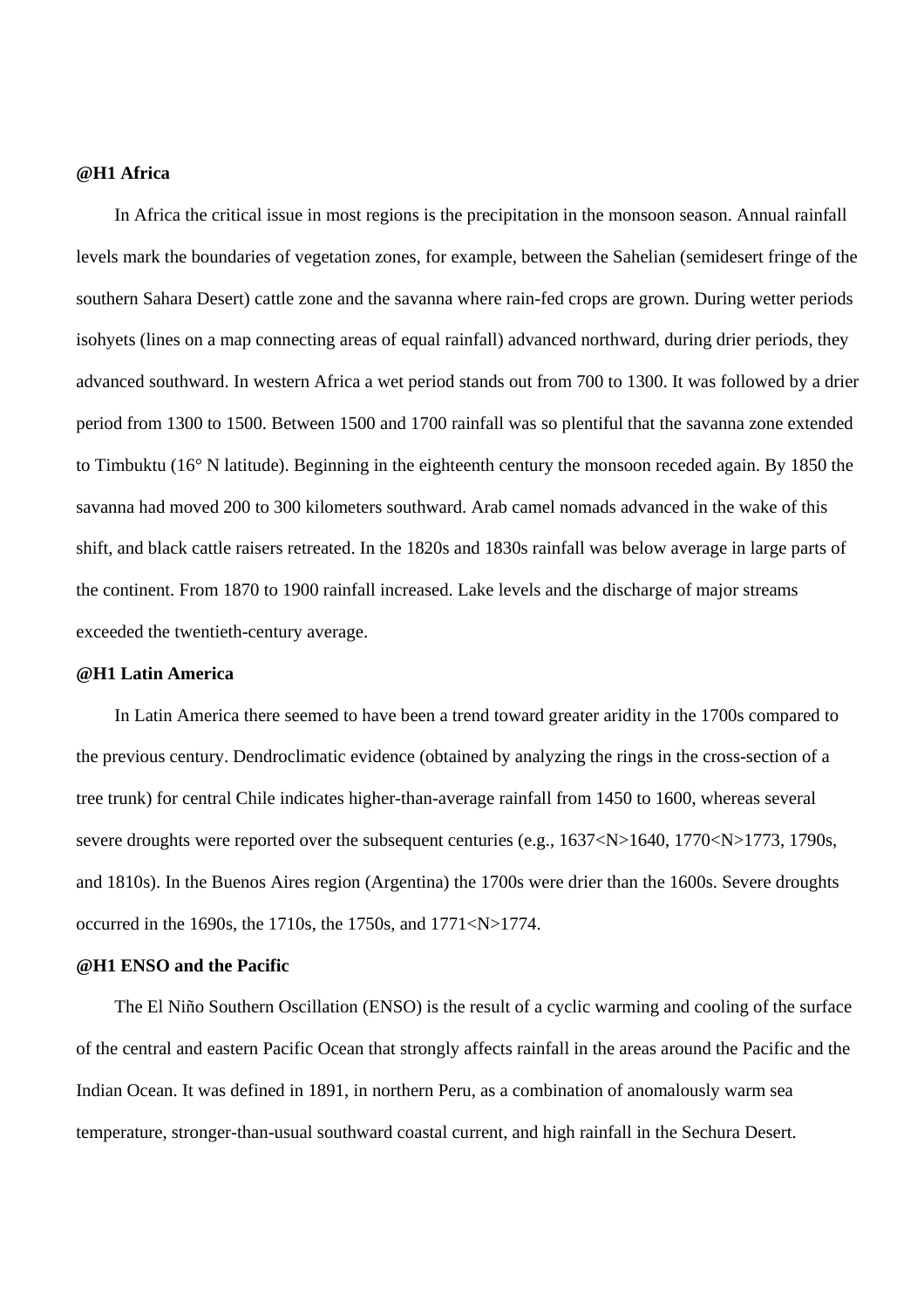Archival data suggest that the effects of the ENSO episodes from 1600 to 1900 were more intense and more global than those of the twentieth century. For example, the worst droughts in the colonial history of India (mid-1590s, 1629<N>1633, 1685<N>1688, 1788<N>1793, and 1877<N>1878) were caused by ENSO-related failures of the monsoon. The last two events in particular had global effects. Beyond ENSO, global weather anomalies are also induced by large volcanic eruptions (e.g., the 1815 explosion of Tambora, Indonesia).

## **@H1 Historical Significance of Climatic Change**

Models of climatic effects on society are often framed as a chain of causation. Climatic patterns have a first-order, or biophysical, impact on agricultural production or on the outbreak of diseases or epizootics. These may have second-order impacts (caused by the first-order impacts) on prices of food or raw materials, which may then ramify into the wider economy and society (third-order impacts). The farther people move away from first-order impacts, the greater the complexity of the factors masking the climatic effects. It is easier to investigate the effects of short-term (annual and perennial) effects. In dealing with the effects of multidecadal climate variations, researchers must account for modifications in the economic, institutional, and environmental settings so great as to flaw any attempt at strict comparison or measurement. Societies tend to adapt to climate changes.

# Christian Pfister

*See also* Droughts; Earthquakes; Floods; Weather Events, Extreme

## **@H1 Further Reading**

Alverson, K. D., Bradley, R. S., & Pedersen, T. (2003). *Paleoclimate, global change and the future*. Heidelberg, Germany: Springer.

Bradley, R. S., & Jones, P. D. (Eds.). (1996). *Climate since A.D. 1500* (2nd ed.). London: Routledge.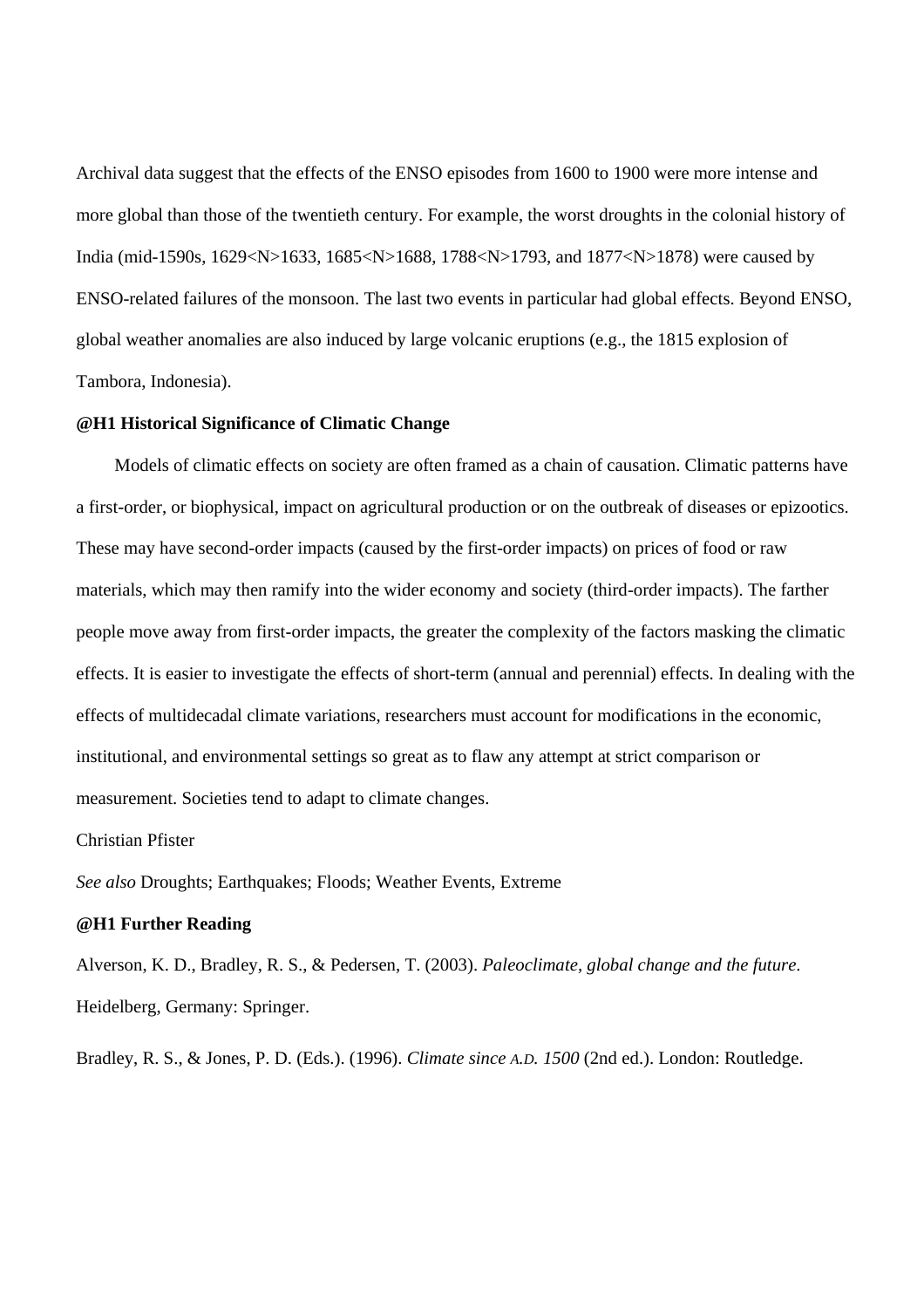Brázdil, R., & Kotyza, O. (2000). *History of weather and climate in the Czech lands: Vol. 4. Utilisation of economic sources for the study of climate fluctuation at Louny and surroundings in the fifteenth<N>seventeenth centuries*. Brno, Czech Republic: Masaryk University.

Claxton**,** R. H. (1993). The record of drought and its impact in colonial Spanish America. In R. Herr (Ed.), *Themes in rural history of the Western world* (pp. 194<N>226). Ames: Iowa State University Press.

Grove, R. H., & Chappell, J. (Eds.). (2000). *El Niño: History and crisis*. Isle of Harris, Scotland: White Horse Press.

Luterbacher, J., Xoplaki, E., Dietrich, D., Jones, P. D., Davies, T. D., Portis, D., Gonzales-Rouco, J. F., von Storch, H., Gyalistras, D., Casty, C., & Wanner, H. (2002). Extending North Atlantic oscillation reconstructions back to 1500. *Atmospheric Science Letters, 3*(2), 114<N>124.

Luterbacher, J., Xoplaki, E., Dietrich, D., Rickli, R., Jacobeit, J., Beck, C., Gyalistras, D., Schmutz, C., & Wanner, H. (2002). Reconstruction of sea level pressure fields over the eastern North Atlantic and Europe back to 1500. *Climate Dynamics, 18,* 545<N>561.

Mann, M. E., Bradley, R. S., & Hughes, M. K. (1999). Northern Hemisphere temperatures during the past millennium: Inferences, uncertainties, and limitations. *Geophysical Research Letters, 26,* 759<N>762.

Martin Vide, J., & Barriendos, M. (1995). The use of rogation ceremony records in climatic reconstruction: A case study from Catalonia (Spain). *Climatic Change, 30,* 201<N>221.

McCann, J. (1999). Climate and causation in African history. *The International Journal of African Historical Studies, 32*(2<N>3), 261<N>279.

Metcalfe, S. E., del Rosario Prieto, M., Endfield, G. H., Davies, S. J., & O'Hara, S. L. (2002). The potential of archival sources for reconstructing climate and climate-related processes in Latin America. *PAGES News, 10*(3), 11<N>14.